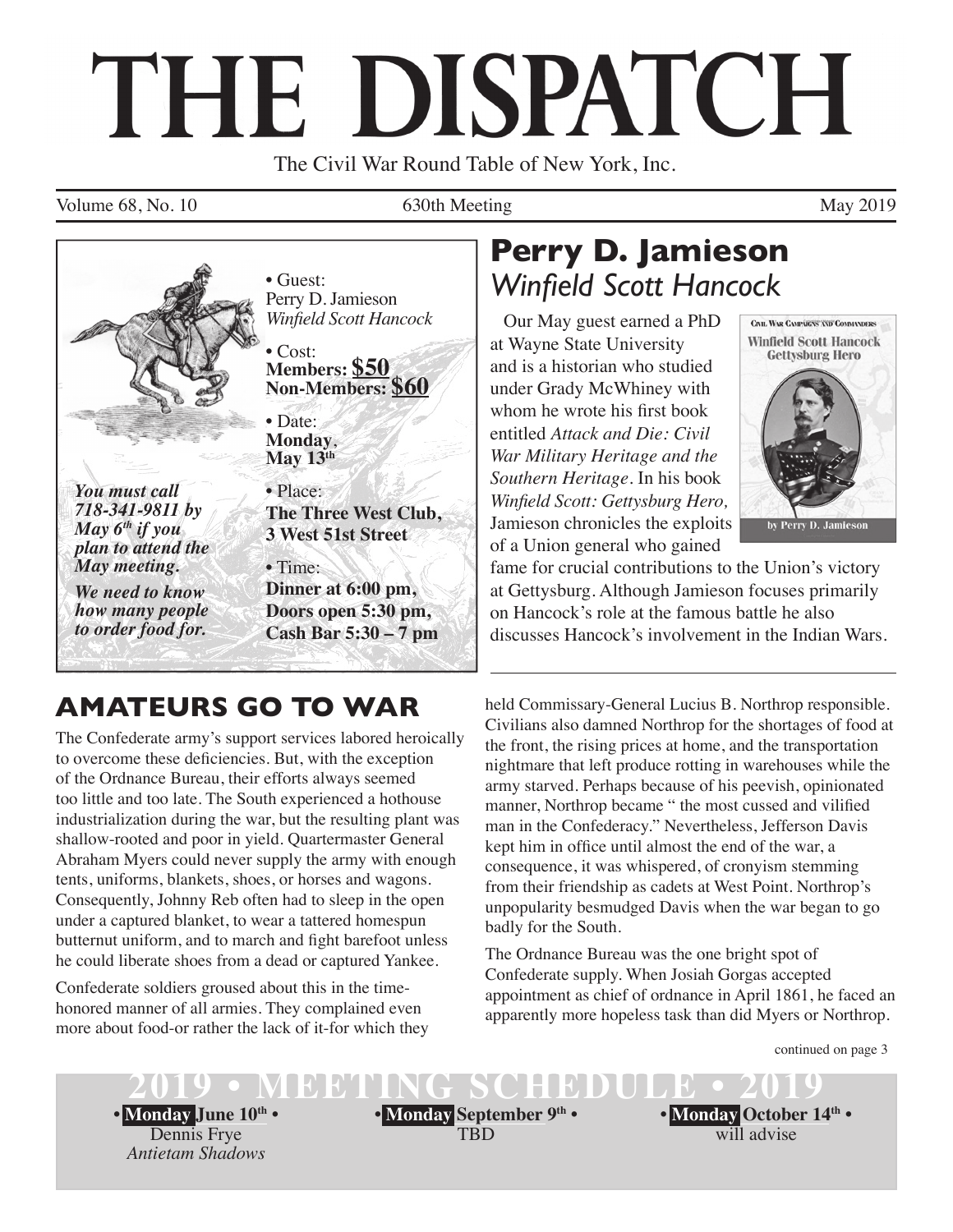### **President's Message**

To our dear members of the Civil War Round Table. I begin this address by recognizing one of this organization's most important and venerable members, E. A. "Bud" Livingston. All students of the Civil War owe a debt of gratitude to Bud for documenting the role Brooklyn had in this great conflict.

It should be noted that Brooklyn was, in Bud's words, President Lincoln's Third Largest City. Although Manhattan's draft riots dominate historic conversations, Brooklyn volunteers and naval yards were far more important to the war effort. The construction of ships that took place in Brooklyn broke the back of the Confederate supply lines, all while supplying the Union. We cannot forget the role the *Monitor* played in advancing naval warfare.

Bud Livingston has also contributed to and edited our newsletter for two decades. We have been proud of and grateful for the professional, erudite, and elegant newsletter produced for the round table each month. As a past president and longtime treasurer, Bud has been an invaluable resource for our new members and a steady voice for us all.

Florida is taking him from us. I will miss a man who shares my love of baseball and Sherlock Holmes, as well as a passion for the Civil War. He has brought honor and distinction to the Civil War Round Table of New York and will always be remembered as our proud Brooklyn bard.

More importantly, I consider Bud Livingston a friend. I remember meeting him the first time at the Montauk Club in Brooklyn as he spoke about Brooklyn in the Civil War. This encouraged me to join our round table, and I have many wonderful memories of Bud at the old armory. I have been fortunate to attend his lectures, and he has very patiently let me share my military miniature collection with him. I am personally grateful for the many sacrifices he has made for our Civil War Round Table of New York. Thank you, Bud.

*MICHAEL N. CONNORS*

## **Saddle Up with General Hill**

**Our own Patrick Falci (Gen. A.P. Hill) will share the lives of famous generals and their war horses at the Nassau County Civil War Round Table on Wednesday, May 15th at 7 p.m. They meet at the Bellmore Memorial Library, 2288 Bedford Ave. (corner of Royal St. and Bellmore Ave.), Bellmore, L.I.**

**And, as a bonus, he will talk about great Hollywood horses and the actors who rode them.**

**So mount up!**

## **Election Slate**

**President** Kris Kasnicki **VP of Programs** Margaret Echanique **VP of Operations** Joan McDonough **Secretary** Pat Holohan **Treasurer** Mike Connors

#### **Board of Directors**

*Expiring 2020* Paul Weiss Dan McCarthy

*Expiring 2021* Beth Connors Carolyn Roxon *Expiring 2022* William Finlayson John Allen

THE **DISPATCH** 



Founded January 24, 1951

The Dispatch is published monthly, except July and August, by

#### **The Civil War Round Table of New York, Inc.,**

139-33 250th Street, Rosedale, N.Y. 11422 Telephone CWRT/NY at (718) 341-9811

During business hours.

#### **OFFICERS**

President Michael Connors V.P. Programs Kris Kasnicki V.P. Operations Joan McDonough Secretary Pat Holohan Treasurer Bud Livingston

#### **BOARD OF DIRECTORS**

*Term Expiring 2019* William Finlayson Judith Hallock

*Term Expiring 2020* Paul Weiss Dan McCarthy

*Term Expiring 2021*

 Beth Connors Carolyn Roxon

 Margaret Echanique: Member at large

Editor E.A. (Bud) Livingston Copy Editor/ Club Liaison Joan McDonough P.R. Martin Smith

Merchandise Paul Weiss

**Email: cwrtnyc1@gmail.com Website: http://www.cwrtnyc.org**

Board member –at-large Dave Licalzi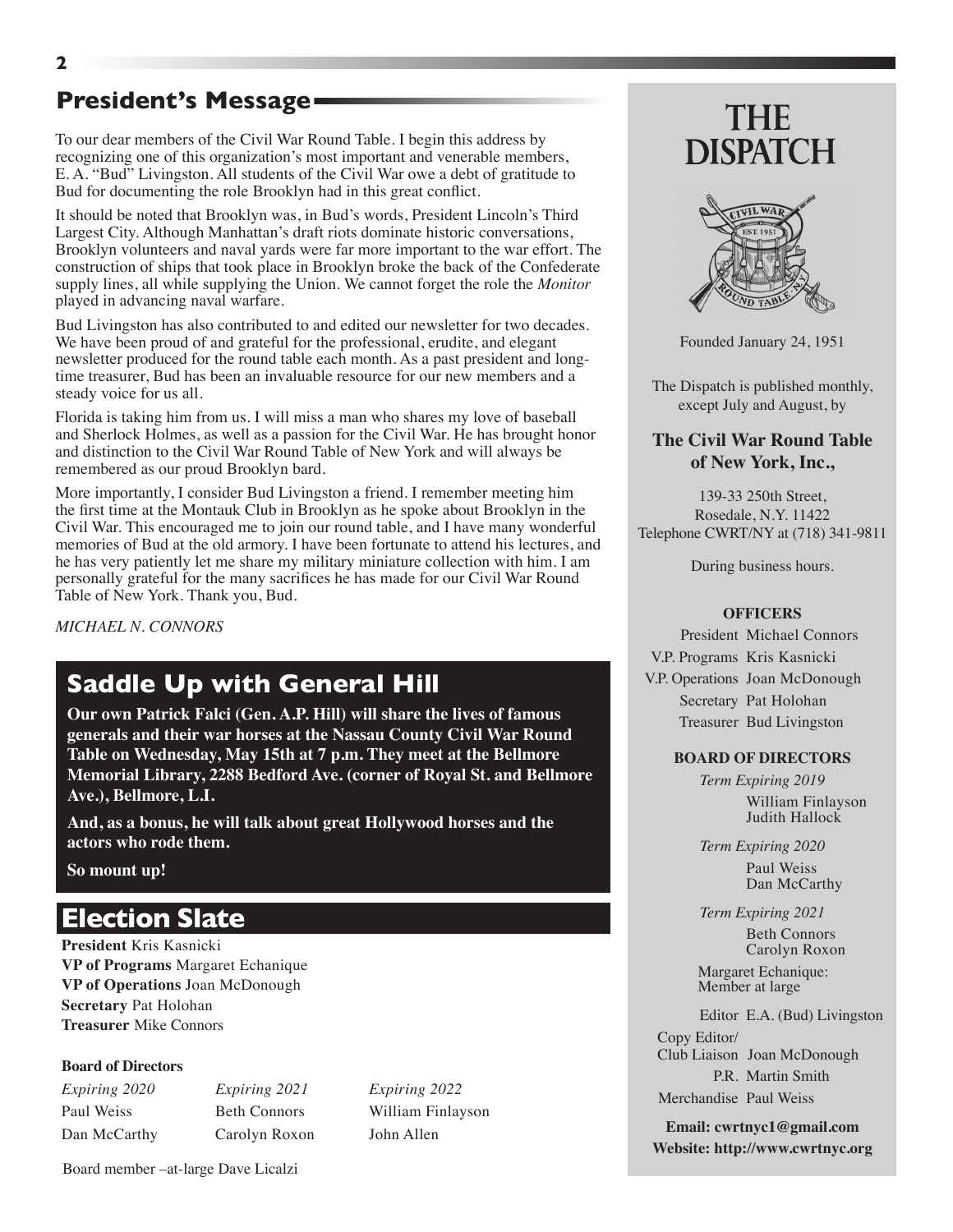## **May During the Civil War**

#### **1861**

**4** – A pro-Union group met in Western Virginia to declare against secession. The new state of West Virginia will soon be born (probably un-Constitutionally).

**13** – Without permission, Gen. B.F.Butler moved troops from Relay Station Md. into Baltimore which helped keep down pro-Confederate movement there. Soon all the secessionist government hierarchy will be temporarily imprisoned in Fort McHenry and then transferred to Fort Lafayette in Brooklyn.

#### **1862**

**15** – The *Monitor* and other naval vessels move up the James to be pounded at Drewry's Bluff. As at Fort Donelson, the Navy's guns cannot be elevated enough to sufficiently attack land batteries.

**20** – President Lincoln signs the Homestead Act into law which grants a free plot of 40 acres to actual settlers on land in the public domain who would occupy it and improve it for five years.

#### continued from page 1

The South already grew plenty of food, and the capacity to produce wagons, harness, shoes, and clothing seemed easier to develop than the industrial base to manufacture gunpowder, cannon, and rifles.

No foundry in the South except the Tredegar Iron Works had the capability to manufacture heavy ordnance. There were no rifle works except small arsenals at Richmond and at Fayetteville, North Carolina, along with the captured machinery from the U.S. Armory at Harper's Ferry, which was transferred to Richmond. The du Pont plants in Delaware produced most of the country's gunpowder; the South had manufactured almost none, and this heavy, bulky product would be difficult to smuggle through the tightening blockade. The principle ingredient of gunpowder, saltpeter (potassium nitrate, or "niter"), was also imported. But Gorgas proved to be a genius at organization and improvisation.

He almost literally turned plowshares into swords. He sent Caleb Huse to Europe to purchase all available arms and ammunition. Huse was as good at this job as James Bulloch was at his task of building Confederate warships in England. The arms and other supplies Huse sent back through the blockade were crucial to Confederate survival during the war's first year. Meanwhile, Gorgas began to establish armories and foundries in several states to manufacture small arms and artillery. He created a Mining and Niter Bureau headed by Isaac M. St. John, who located limestone caves containing saltpeter in the southern Appalachians, and appealed to southern women to save the contents of chamber pots to be leached for niter. The Ordnance Bureau also built a huge gunpowder mill at Augusta, Georgia, which under the superintendency of George W. Rains began production in 1862. Ordnance

#### **1863**

**1** – With few shots and little fighting, F.J. Hooker surrendered the initiative by ordering his main units to withdraw from the advance and concentrate in a five-mile area near Chancellorsville. Disaster follows.

**15** – Disaster follows for the Confederates, too, as Stonewall Jackson is wounded by North Carolina soldiers and dies shortly afterwards.

#### **1864**

**5** – Chancellorsville II – the battle of the Wilderness –same forces and more bloodshed. But this time the Union army does not retreat toward Washington. It heads further South to begin the ending of the war.

**15** – New Market, Virginia – 247 students from VMI fight with John Breckinridge and hand Franz Sigel an embarrassing defeat.

officers roamed the South buying or seizing stills for their copper to make rifle percussion caps; they melted down church and plantation bells for bronze to build cannon; they gleaned southern battlefields for lead to remold into bullets and for damaged weapons to repair.

Gorgas, St. John, and Rains were unsung heroes of the Confederate war effort. The South suffered from deficiencies of everything else, but after the summer of 1862 it did not suffer seriously for want of ordnancethough the quality of Confederate artillery and shells was always a problem. Gorgas could write proudly in his diary on the third anniversary of his appointment: "Where three years ago we were not making a gun, a pistol nor a sabre, no shot nor shell (except at the Tredegar Works)-a pound of powder-we now make all these in quantities to meet the demands of our large armies." But in 1861 these achievements still lay in the future. Shortages and administrative chaos seemed to characterize the Ordnance Bureau as much as any other department of the army. In a typical report, a Southern staff officer in the Shenandoah Valley wrote on May19 that the men were "unprovided, unequipped, unsupplied with ammunition and provisions… The utter confusion and ignorance presiding in the councils of the authorities… is without a parallel." Despite the inability to equip men already in the army, the Confederate Congress in May 1861 authorized the enlistment of up to 400,000 additional volunteers for three-year terms. Recruits came forward in such numbers that the War Department, by its own admission, had to tum away 200,000 for lack of arms and equipment. One reason for this shortage of arms was the hoarding by state governors of muskets seized from federal arsenals when the states seceded. Several governors insisted on retaining these weapons to arm regiments they kept at home (instead of sending them to the main fronts